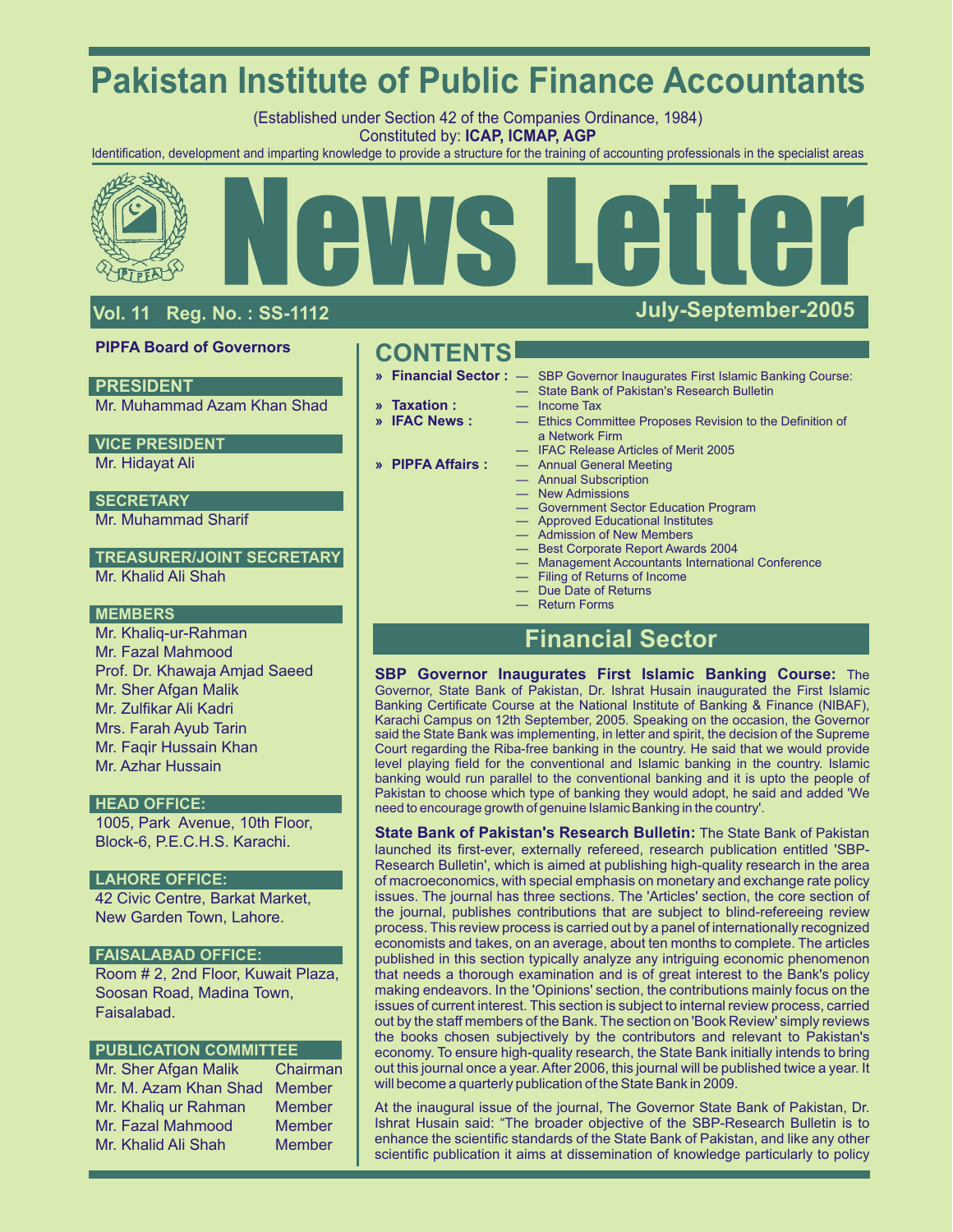

Indeed, a central bank in its quest for credibility and SBP, Research Department), this publication is another step in establishment of reputation, among other measures, needs to mobilizing SBP's forward-looking strategies signal its scientific standards to the market. Creation of State Bank of Pakistan into the era of knowledge based central<br>
knowledge through rigorous research processes replace banking and bring it at par with the leading knowledge through rigorous research processes replace conjectures that reflect positively on the institute's policy- world. making, decision-making and thus on its credibility and

makers, market stakeholders, and academic researchers. reputation." Edited by Dr. Omar Faroog Saqib (Senior Analyst, mobilizing SBP's forward-looking strategies. It would usher

## **Taxation**

**RATES OF INCOME TAX FOR SALARIED INDIVIDUALS (CLAUSE I-A):** Income Tax is charged on the taxable income for a tax year, if it exceeds the maximum threshold limit of Rs.100,000/= that is not chargeable to tax. Where the income of an individual chargeable under the head "Salary" exceeds fifty percent of his taxable income, the rates of tax to be applied w.e.f. 1st July 2005 shall be as set out in the following table namely (Part-I of First Schedule):-

| <b>S. No.</b><br>(1) | <b>Taxable income</b><br>(2)                                                | Rate of tax<br>(3)                                          |
|----------------------|-----------------------------------------------------------------------------|-------------------------------------------------------------|
| $\mathbf{1}$ .       | Where taxable income does not exceed Rs. 100,000                            | <b>Nil</b>                                                  |
| 2.                   | Where taxable income exceeds Rs. 100,000<br>but does not exceed Rs. 200,000 | 3.5% of the amount<br>exceeding Rs. 100,000                 |
| $\mathbf{3}$ .       | Where taxable income exceeds Rs. 200,000<br>but does not exceed Rs. 400,000 | Rs. 3,500 plus 12% of the<br>amount exceeding Rs. 200,000   |
| $\overline{4}$ .     | Where taxable income exceeds Rs. 400,000<br>but does not exceed Rs. 700,000 | Rs. 27,500 plus 25% of<br>the amount exceeding Rs. 400,000  |
| 5.                   | Where taxable income exceeds Rs. 700,000                                    | Rs. 102,500 plus 30% of the amount<br>exceeding Rs.700,000. |

**Legal Reference: Clause (I-A) inserted by the Finance Act, 2005 (II of 2005)**

## **IFAC News**

**Ethics Committee Proposes Revision to The** international collection of award winning articles .This booklet Committee has issued an exposure draft (ED) that proposes Responsibility: Why Business Should Act Responsible and Be<br>revisions to the definition of a network firm in the Code of Accountable" by Coral Adams and Ambika Zutsh revisions to the definition of a network firm in the Code of Coral Accountable" by Coral Adams and Ambika Zutshi, was the revisional Accountants. Currently, under the currining article, first published by CPA Australia's A Ethics for Professional Accountants. Currently, under the somining article, first published by CPA Australia's Australian for Professional Accountants. Currently, under the solutional article and the Code of Fithics networ Code of Ethics, network firms are required to be independent Accounting Review. This collection of a<br>of an audit client of a firm within the network The FD proposes downloaded from IFAC website: www.ifac.org of an audit client of a firm within the network. The ED proposes changes that would classify a firm as a network firm of another<br>firm if any of the following criteria is met:

- 
- » If a firm share significant professional resources with contained in the IFAC Code of ether firms within the large structure: other firms within the large structure;
- 
- 

Federation of Accountants(IFAC) has published an

contains ten award winning articles. "Corporate Social<br>Responsibility: Why Business Should Act Responsible and Be

Ethics Committee Forum, October 11, 2005: The International Federation of Accountants' Ethics Committee will be holding a » If a firm shares a common brand name with larger Forum in Brussels, Belgium on October 11, 2005. The main structure; objective of the Forum will be to gather input on the Ethics Committee's views on how the independence requirements contained in the IFAC Code of Ethics for Professional

» If a firm shares revenues, profits, costs or expenses with 2006 World Congress of Accountants - The 17th World other firms within the association; or **Exercise 20 Congress of Accountants will be held in Istanbul, Turkey on** November 13-17, 2006. The Congress, organized around the » If the firms controls, is controlled by, or is under the theme "Generating Economic Growth and Stability common control of another firm through ownership, Worldwide," will feature plenary sessions and workshops led management or other means. **by internationally recognized speakers from the public and** private sectors. They will address issues of accounting, **IFAC Release Articles of Merit 2005 :** The International auditing, ethics and financial management. Detail information may be get from website: http://www.wcoa2006istanbul.org.tr.

### **TABLE**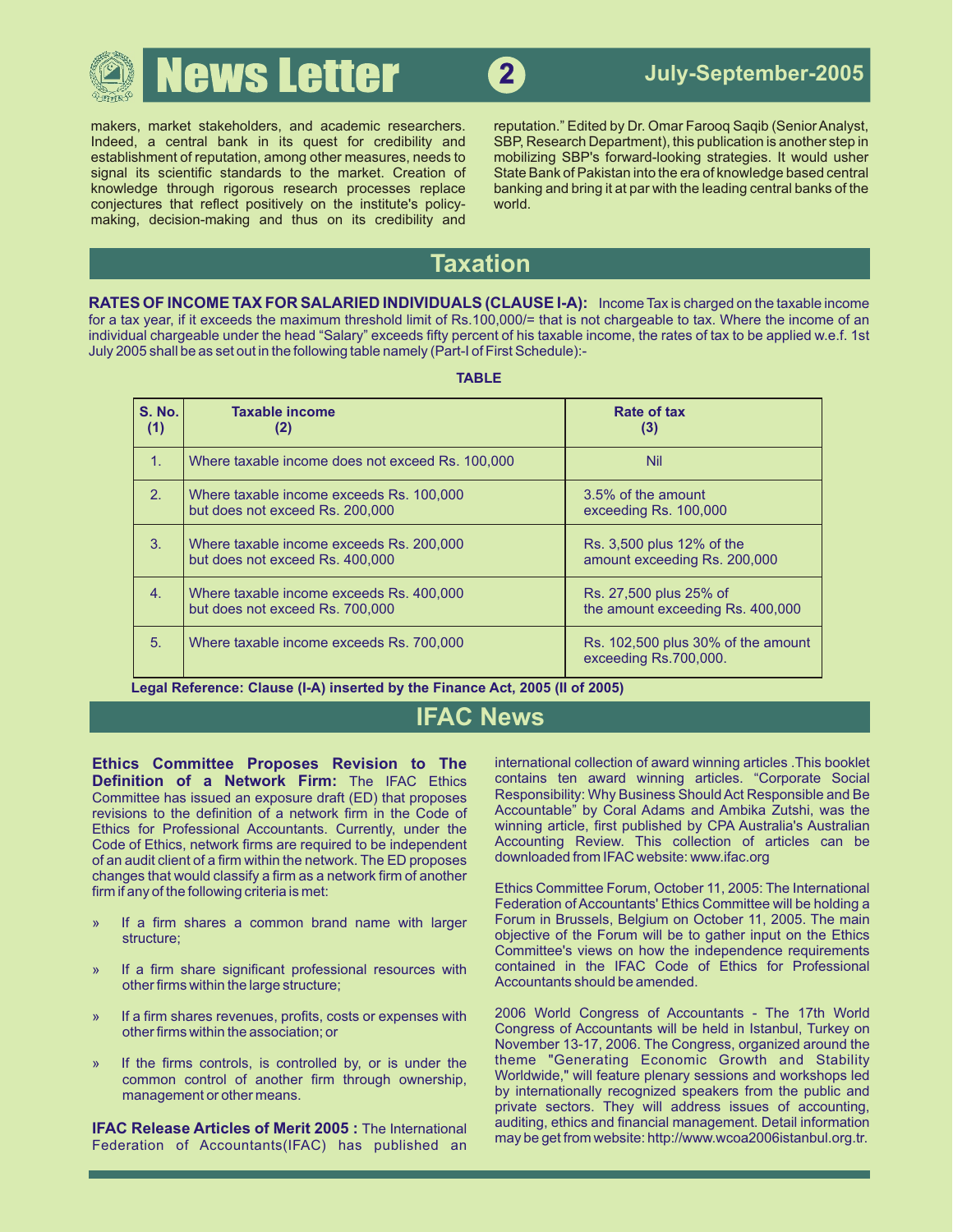

## **PIPFA Affairs**

**Annual General Meeting:** The 12th AGM of Pakistan Institute of Public Finance Accountants will be held on Saturday<br>October 15, 2005 at 5:30p.m at Institute of Cost & Management Accountants of Pakistan (ICMAP) Head Office, ST-18/C,<br>Gulshan-e-Iqbal, Karachi. PIPFA members admitted upto<br>September 30, 2005 and not having any outstanding dues on that<br>date are eligible to attend the meeting.

**Annual Subscription:** Members and Students who have not<br>yet paid their annual subscription for the year 2005-06 are<br>reminded to pay the same at their earliest.

**New Admissions:** Admissions for Summer 2006 session will be starting from December, 2005

**Government Sector Education Program:** PIPFA has also developed the Government/Public Sector Education Program, besides the Corporate/Private Sector Education Program. It is a great news that the Institute has finally arranged Public Sector Education that was a cherished goal for the last ten years. Indeed, it is a great success on the part of Management of PIPFA. This new program will not only replace the present SAS examinations but will also improve functioning of the AGP in general and broad the vision of accountants with particular reference to Public Finance Accounting.

The classes of AGP Trainees who have been appointed directly in BPS-16, started at Karachi, Lahore, Rawalpindi and Peshawar. Presently 238 Assistant Audit Officers have been nominated by AGP. The institute Secretariat has made all out efforts to organize the program and to start the classes in time

**Approved Educational Institute: PIPFA has approved** further one more Institute in Hyderabad City for providing coaching facilities to students for the year 2005-06. Total 17 such **Best Corporate Report Awards 2004** Institutes are registered for 2005-06 in all over Pakistan.

|  |                                 |                 | Celefflorly. This was field on Friday, August 20, 2005. Financial |
|--|---------------------------------|-----------------|-------------------------------------------------------------------|
|  | 1. Mr. Muhammad Igbal Khan      | FPA-8           | Advisor to the Prime Minister of Pakistan, Dr. Salman Shah was    |
|  | 2. Mr. Ishfaq Saeed             | <b>FPA-83</b>   | the chief guest for the ceremony. He distributed the              |
|  | 3. Mr. Khalid Sadig             | FPA-1392        | awards/certificate to the Chief Executives of the winning         |
|  | 4. Mr. Muhammad Asif Naz        | <b>FPA-1396</b> |                                                                   |
|  | 5. Mr. Aijaz Ahmed              | FPA-1449        | companies.                                                        |
|  | 6. Mr. Nadeem Yasin             | <b>FPA-1486</b> | The objective of the awards ceremony is to encourage for          |
|  | 7. Mr. Syed Sajjad Hussain      | FPA-1613        | contributing significantly to raise the standards of corporate    |
|  | 8. Mr. Muhammad Tahir Ali Qasmi | <b>FPA-1678</b> | governance in the country and give recognition to excellence in   |
|  | 9. Mr. Muhammad Haroon Orakzai  | <b>FPA-1835</b> | annual corporate reporting. It helps to promote corporate         |
|  |                                 |                 |                                                                   |

| $\mathbf{1}$ .  | Mr.Muhammad Nawaz          | Lahore        | APA-3486 |
|-----------------|----------------------------|---------------|----------|
| 2.              | Mr.Syed Kashif Ali         | Karachi       | APA-3487 |
| 3.              | <b>Mr.Muhammad Yousaf</b>  | Faisalabad    | APA-3488 |
| 4.              | Mr.Noman                   | Karachi       | APA-3489 |
| 5.              | Mr. Zeeshan A, Khan        | Karachi       | APA-3490 |
| 6.              | Mr.Muhammad Zeeshan        | Karachi       | APA-3491 |
| 7.              | Mr.Sadig                   | Karachi       | APA-3492 |
| 8.              | Miss.Saima                 | Karachi       | APA-3493 |
| 9.              | Mr.Fawad                   | Karachi       | APA-3494 |
| 10.             | Mr.Muhammad Tarig I.       | Karachi       | APA-3495 |
| 11 <sub>1</sub> | Mr. Zeeshan Ali Akbar      | Lahore        | APA-3496 |
|                 | 12. Mr.Muhammad Majid K.   | Lahore        | APA-3497 |
|                 | 13. Mr.Muhammad Atif       | Karachi       | APA-3498 |
|                 | 14. Mr.Muhammad Asif S.    | Karachi       | APA-3499 |
|                 | 15. Mr. Khalid Ali Shah    | Lahore        | APA-3500 |
|                 | 16. Mr. Muhammad Jameel T. | <b>Multan</b> | APA-3501 |
|                 | 17. Mr. Dildar Ali Khawaja | Karachi       | APA-3502 |
|                 | 18. Mr. Usman Nazir        | Lahore        | APA-3503 |

|     | 19. Mr. Khawaja Asif Rauf     | Lahore           | APA-3504        |
|-----|-------------------------------|------------------|-----------------|
| 20. | Mr. Hassan Asif               | Lahore           | APA-3505        |
| 21. | Mr. Aazib Haroon              | Karachi          | APA-3506        |
|     | 22. Mr. Mansoor Sarwar        | Lahore           | APA-3507        |
| 23. | Mr.Sajid Mehmood              | <b>Balakot</b>   | APA-3508        |
| 24. | Mr.Ahmer Zafar Siddiqui       | Karachi          | APA-3509        |
| 25. | Mr.Syed Abbas Raza R          | Lahore           | APA-3510        |
| 26. | <b>Mr.Saeed Mehmood</b>       | <b>Narowal</b>   | APA-3511        |
|     | 27. Mr. Hassan Arif Sabri     | Lahore           | APA-3512        |
| 28. | Mr.M. Ather Baig C.           | <b>Multan</b>    | APA-3513        |
| 29. | <b>Mr. Tariq Nabeel Jafri</b> | Karachi          | APA-3514        |
| 30. | Mr.Muhammad Shakeel Q         | Karachi          | APA-3515        |
| 31. | Syeda Aisha Jallali           | Karachi          | APA-3516        |
| 32. | Mr.Muhammad Faisal I          | Karachi          | APA-3517        |
|     | 33. Mr. Shahid Ali            | Lahore           | <b>APA-3518</b> |
| 34. | Mr.Muhammad Nadeem            | Lahore           | APA-3519        |
| 35. | <b>Mr.Shahid Magsood</b>      | Islamabad        | APA-3520        |
| 36. | Mr.Sadquain Nizam             | Karachi          | APA-3521        |
| 37. | Mr. Imran                     | Karachi          | APA-3522        |
|     | 38. Mr. Tariq Saleem          | Karachi          | APA-3523        |
|     | 39. Hafiz Muhammad Ilyas      | Karachi          | <b>APA-3524</b> |
|     | 40. Malik Asim Gulzar         | Lahore           | APA-3525        |
|     | 41. Mr. Rahim Uddin           | Karachi          | APA-3526        |
|     | 42. Mr.Zakir Mujahid Qureshi  | Karachi          | <b>APA-3527</b> |
|     | 43. Mr.M.Azam Khan Shad       | Lahore           | APA-3528        |
|     | 44. Mr. Muhammad Nadeem       | Lahore           | APA-3529        |
|     | 45. Mr. Asif Hussain Siddiqi  | Karachi          | APA-3530        |
| 46. | Mr. Tariq Mahmood             | <b>Islamabad</b> | APA-3531        |
| 47. | <b>Mr.Naveed Latif</b>        | Lahore           | APA-3532        |
| 48. | Mr.Muhammad Usman B           | <b>Islamabad</b> | APA-3533        |
| 49. | Mr. Atiq Ur Rahman            | Karachi          | APA-3534        |
|     | 50. Mr. Zulfigar Ahmad        | <b>Islamabad</b> | APA-3535        |
| 51. | Mr.Muhammad Ejaz              | Lahore           | APA-3536        |
|     | 52. Mr. Kashif A. Mirza       | Karachi          | APA-3537        |
|     |                               |                  |                 |

The joint Committee of Institute of Chartered Accountants Of **Admission of New Members Pakistan and The Institute of Cost & Management Accountants of** Pakistan organized the fifth Best Corporate Report Awards **Fellow Members** ceremony. This was held on Friday, August 26, 2005. Financial ceremony. This was held on Friday, August 26, 2005. Financial Advisor to the Prime Minister of Pakistan, Dr. Salman Shah was 2. Mr.Ishfaq Saeed FPA-83 the chief guest for the ceremony. He distributed the chief guest for the ceremony. He distributed the

The objective of the awards ceremony is to encourage for contributing significantly to raise the standards of corporate governance in the country and give recognition to excellence in annual corporate reporting. It helps to promote corporate accountability and transparency through the publication of timely accountability and transparency through the publication of timely **Associate Members** and informative reports. The need for the development of sound corporate reporting is reflected in the Code of Corporate Governance by Securities & Exchange Commission of Pakistan. Based on internationally organized principles, it emphasizes openness and transparency in corporate reporting.

> The entire corporate sector was divided into Financial Sector and Non-Financial Sector. The Non-Financial Sector was further divided into five sectors such as Chemical & Fertilizer, Engineering, Fuel and Energy, Textile, Miscellaneous.

### **Management Accountants International Conference**

Institute of Cost & Management Accountants of Pakistan (ICMAP) organized 10th Management Accountants International Conference from Saturday to Sunday, September 24-25, 2005 in Islamabad with the theme of the profession of Management Accounting in changing scenario. In addition to 500 members of the institute, delegates from USA, Canada